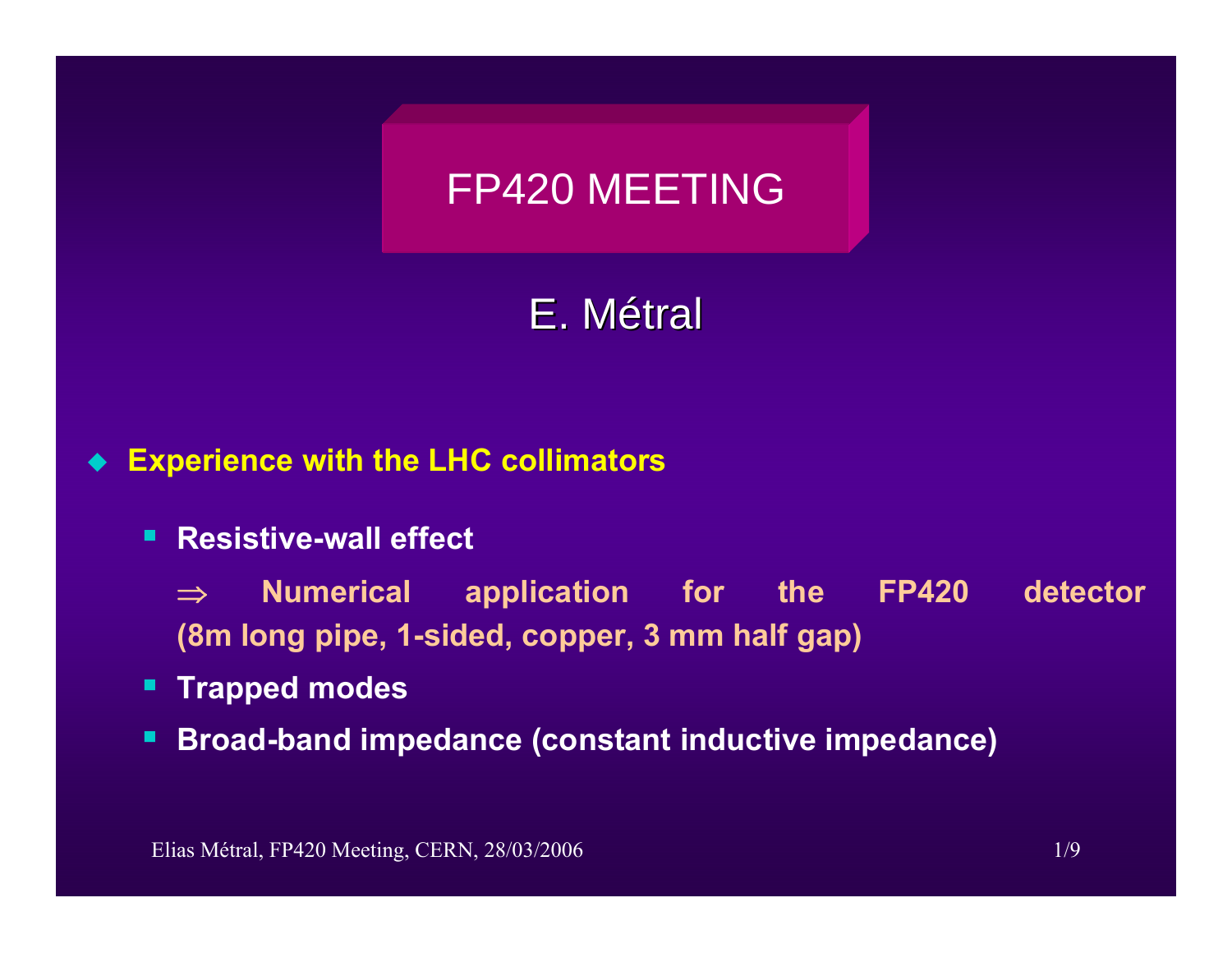### **1) RESISTIVE 1) RESISTIVE-WALL EFFECT WALL EFFECT**

### **THE CASE OF THE LHC GRAPHITE COLLIMATORS THE CASE OF THE LHC GRAPHITE COLLIMATORS**

 $\blacklozenge$  First unstable betatron line  $\int_{\beta}^{1} \approx 8 \text{ kHz}$ 

 $\blacklozenge$  Skin depth for graphite (*ρ* = 10 μΩm)  $\delta$  ( 8 kHz ) = 1.8 cm

 $\bullet$  Collimator thickness  $d_{th} = 2.5$  cm

$$
\Rightarrow \delta(f_{\beta}) = \sqrt{\frac{\rho}{\pi \mu f_{\beta}}} < d_{th}
$$

⇒ **One could think that the classical "thick-**One could think that the classical "thick-  $Z_\perp^{\rm thick-wall} \left( f\ \right)$   $\propto$   $\frac{1}{b^3\ \sqrt{f}}$ 

$$
Z_{\perp}^{\text{thick-wall}}(f) \propto \frac{1}{b^3 \sqrt{f}}
$$

Elias Métral, FP420 Meeting, CERN, 28/03/2006 2/9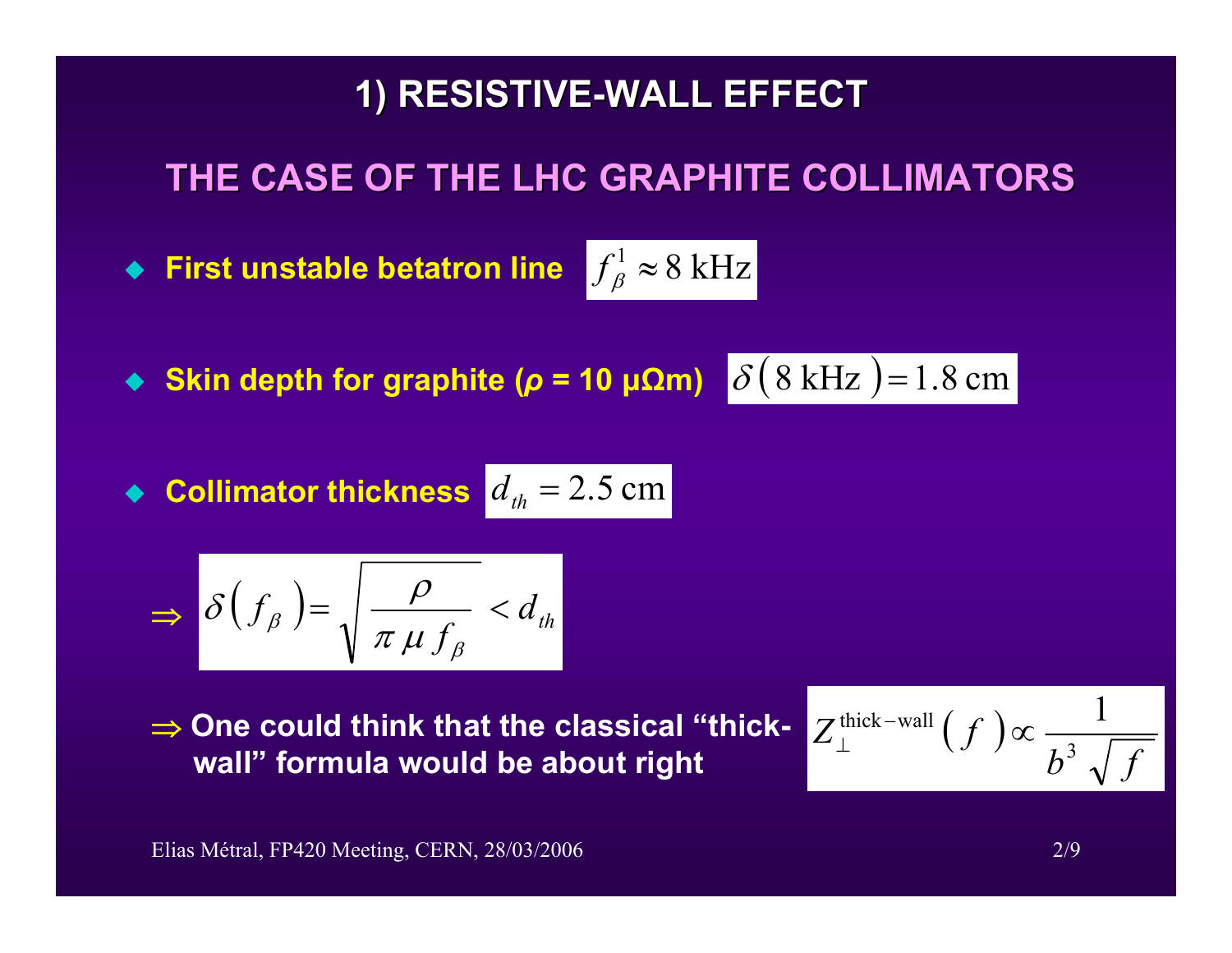**In fact it is not** <sup>⇒</sup> **The resistive impedance is ~ 2 orders of magnitude lower at ~ 8 kHz !**

⇒ **A new physical regime was revealed by the LHC collimators** 



Elias Métral, FP420 Meeting, CERN, 28/03/2006 3/9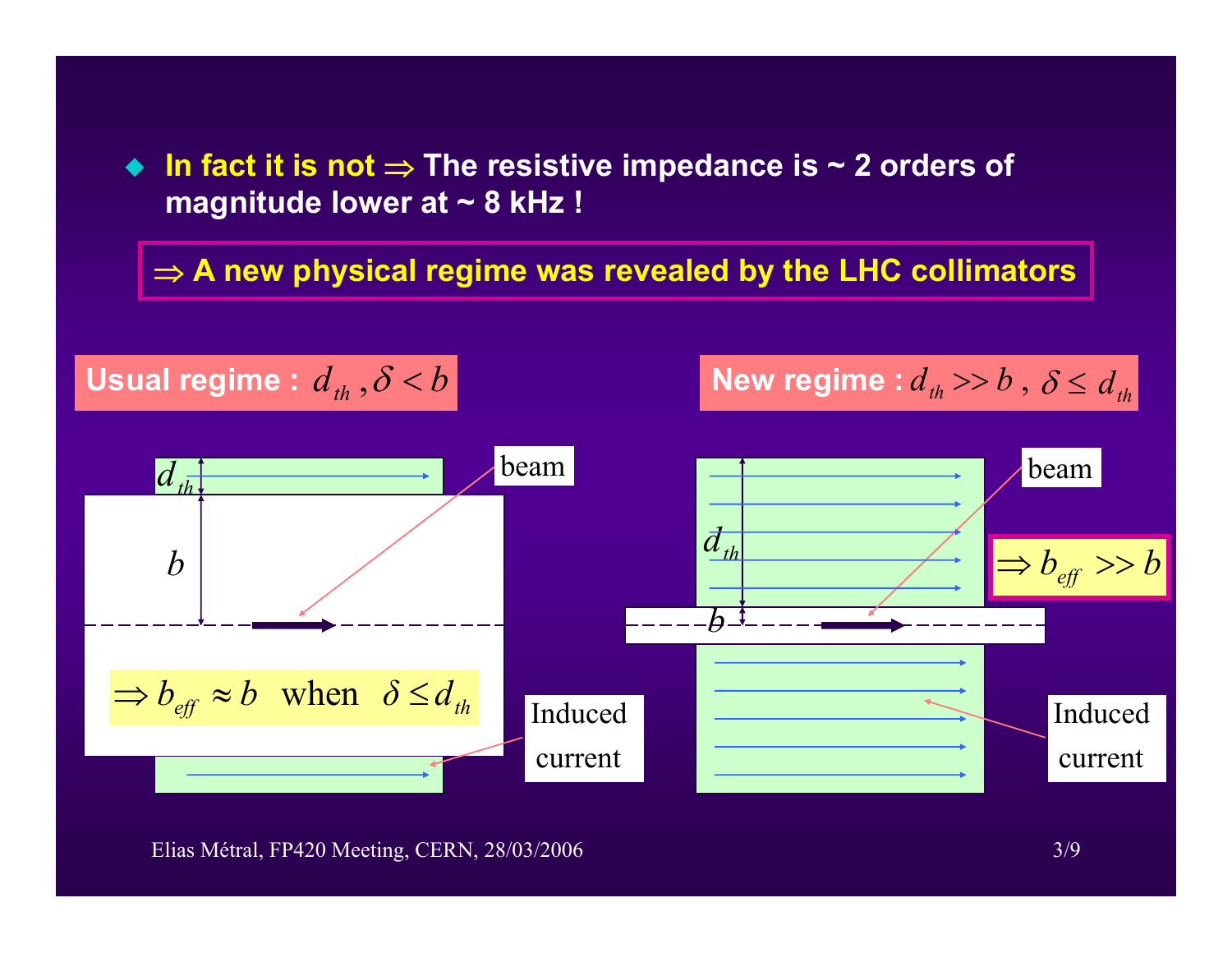

Elias Métral, FP420 Meeting, CERN, 28/03/2006 4/9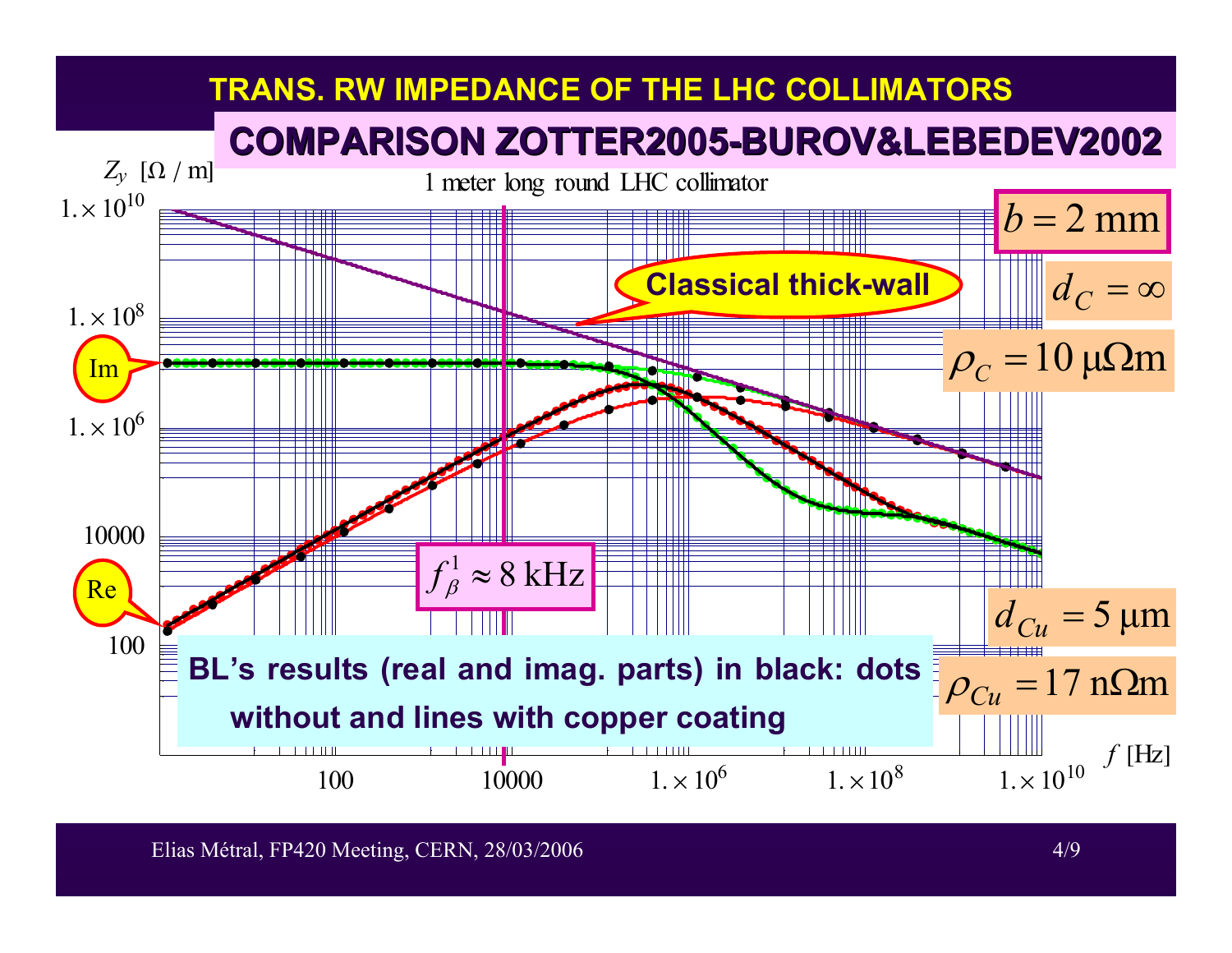**LHC collimator list (except TDI and TCDQ treated separately)**

| #name               | angle[rad]     | betax[m]   | betay[m]   | halfgap[m]  | <b>Resistivity [Ohm m]</b> | Length[m]      |
|---------------------|----------------|------------|------------|-------------|----------------------------|----------------|
| <b>TCL.5R1.B1</b>   | 0              | 131.930046 | 925.939244 | 0.002575162 | 0.000000017                | 1              |
| TCTH.L2.B1          | $\mathbf 0$    | 50.8905324 | 49.7634705 | 0.001327484 | 0.00000005                 | $\mathbf{1}$   |
| <b>TCTV.4L2.B1</b>  | 1.571          | 132.878596 | 57.7485257 | 0.001414104 | 0.00000005                 | $\overline{1}$ |
| TCLIA.4R2.B1        | 1.571          | 54.9399025 | 126.695909 | 0.227120612 | 0.00001                    | 1              |
| TCLIB.6R2           | 1.571          | 271.5918   | 30.8891662 | 0.112144615 | 0.00001                    | $\mathbf{1}$   |
| <b>TCP.6L3.B1</b>   | 0              | 133.173819 | 142.421503 | 0.003880909 | 0.00001                    | 0.6            |
| <b>TCSG.5L3.B1</b>  | 0              | 55.2316125 | 295.084643 | 0.002999156 | 0.00001                    | $\mathbf{1}$   |
| <b>TCSG.4R3.B1</b>  | 0              | 26.2566047 | 402.556797 | 0.002067876 | 0.00001                    | $\mathbf{1}$   |
| TCSG.A5R3.B1        | 2.981          | 36.2555658 | 350.426671 | 0.002685595 | 0.00001                    | $\mathbf{1}$   |
| TCSG.B5R3.B1        | 0.1885         | 46.1122737 | 318.428996 | 0.003011138 | 0.00001                    | $\mathbf{1}$   |
| TCLA.A5R3.B1        | 1.571          | 144.265025 | 179.180893 | 0.006002174 | 0.00000005                 | $\mathbf{1}$   |
| TCLA.B5R3.B1        | 0              | 153.437469 | 171.707025 | 0.005554289 | 0.00000005                 | $\overline{1}$ |
| TCLA.6R3.B1         | 0              | 130.137774 | 167.358555 | 0.005115221 | 0.00000005                 | $\mathbf{1}$   |
| <b>TCLA.7R3.B1</b>  | $\mathbf 0$    | 66.0337326 | 93.1616861 | 0.003643726 | 0.00000005                 | $\mathbf{1}$   |
| TCTH.L5.B1          | $\overline{0}$ | 1646.47497 | 623.773574 | 0.007550721 | 0.00000005                 | $\mathbf{1}$   |
| TCTV.L5.B1          | 1.571          | 1651.5656  | 657.575043 | 0.004771814 | 0.00000005                 | $\overline{1}$ |
| <b>TCL.5R5.B1</b>   | 0              | 128.604788 | 907.761503 | 0.002542502 | 0.000000017                | $\mathbf{1}$   |
| TCS.TCDQ.B1         | $\overline{0}$ | 501.167596 | 165.505192 | 0.003764311 | 0.00001                    | $\overline{1}$ |
| TCP.D6L7.B1         | 1.571          | 168.879644 | 73.4174845 | 0.001152614 | 0.00001                    | 0.6            |
| TCP.C6L7.B1         | 0              | 160.233365 | 77.6735947 | 0.001702788 | 0.00001                    | 0.6            |
| TCP.B6L7.B1         | 2.215          | 151.86291  | 82.1555769 | 0.001393408 | 0.00001                    | 0.6            |
| TCSG.A6L7.B1        | 2.463          | 43.0720503 | 216.932384 | 0.001657723 | 0.00001                    | $\mathbf{1}$   |
| <b>TCSG.B5L7.B1</b> | 2.504          | 147.345413 | 163.177444 | 0.001940944 | 0.00001                    | $\mathbf{1}$   |
| TCSG.A5L7.B1        | 0.71           | 171.206577 | 143.46244  | 0.001981527 | 0.00001                    | $\mathbf{1}$   |
| TCSG.D4L7.B1        | 1.571          | 306.612559 | 69.6322005 | 0.001309592 | 0.00001                    | 1              |
| TCSG.B4L7.B1        | $\Omega$       | 131.22721  | 138.531839 | 0.001797806 | 0.00001                    | $\mathbf{1}$   |
| TCSG.A4L7.B1        | 2.349          | 121.231917 | 149.143312 | 0.001826087 | 0.00001                    | $\mathbf{1}$   |
| TCSG.A4R7.B1        | 0.808          | 111.88628  | 160.369012 | 0.001838418 | 0.00001                    | $\overline{1}$ |
| TCSG.B5R7.B1        | 2.47           | 131.104839 | 272.505246 | 0.002139507 | 0.00001                    | 1              |
| TCSG.D5R7.B1        | 0.897          | 228.139661 | 159.916518 | 0.002143107 | 0.00001                    | 1              |
| TCSG.E5R7.B1        | 2.277          | 257.03478  | 136.813892 | 0.00214865  | 0.00001                    | $\mathbf{1}$   |
| <b>TCSG.6R7.B1</b>  | 0.009          | 353.17157  | 44.9237507 | 0.002949228 | 0.00001                    | 1              |
| TCLA.A6R7.B1        | 1.571          | 311.567299 | 45.2928573 | 0.001508856 | 0.00000005                 | 1              |
| TCLA.C6R7.B1        | $\mathsf 0$    | 163.888957 | 73.0525544 | 0.00287017  | 0.00000005                 | 1              |
| TCLA.E6R7.B1        | 1.571          | 66.3427234 | 151.468451 | 0.002759268 | 0.00000005                 | $\overline{1}$ |
| TCLA.F6R7.B1        | 0              | 62.6000088 | 157.726835 | 0.001773862 | 0.00000005                 | $\mathbf{1}$   |
| TCLA.A7R7.B1        | $\overline{0}$ | 59.8259125 | 148.758902 | 0.001734113 | 0.00000005                 | $\mathbf{1}$   |
| TCTH.L8.B1          | $\overline{0}$ | 47.1043837 | 47.8950155 | 0.001277149 | 0.00000005                 | $\mathbf{1}$   |
| <b>TCTV.4L8.B1</b>  | 1.571          | 128.802029 | 52.8559028 | 0.001352875 | 0.00000005                 | $\overline{1}$ |
| TCTH.L1.B1          | $\Omega$       | 1648.69683 | 624.83177  | 0.007555814 | 0.00000005                 | $\overline{1}$ |
| TCTV.L1.B1          | 1.571          | 1653.81877 | 658.708163 | 0.004775924 | 0.00000005                 | $\mathbf{1}$   |

Elias Métral, FP420 Meeting, CERN, 28/03/2006 5/9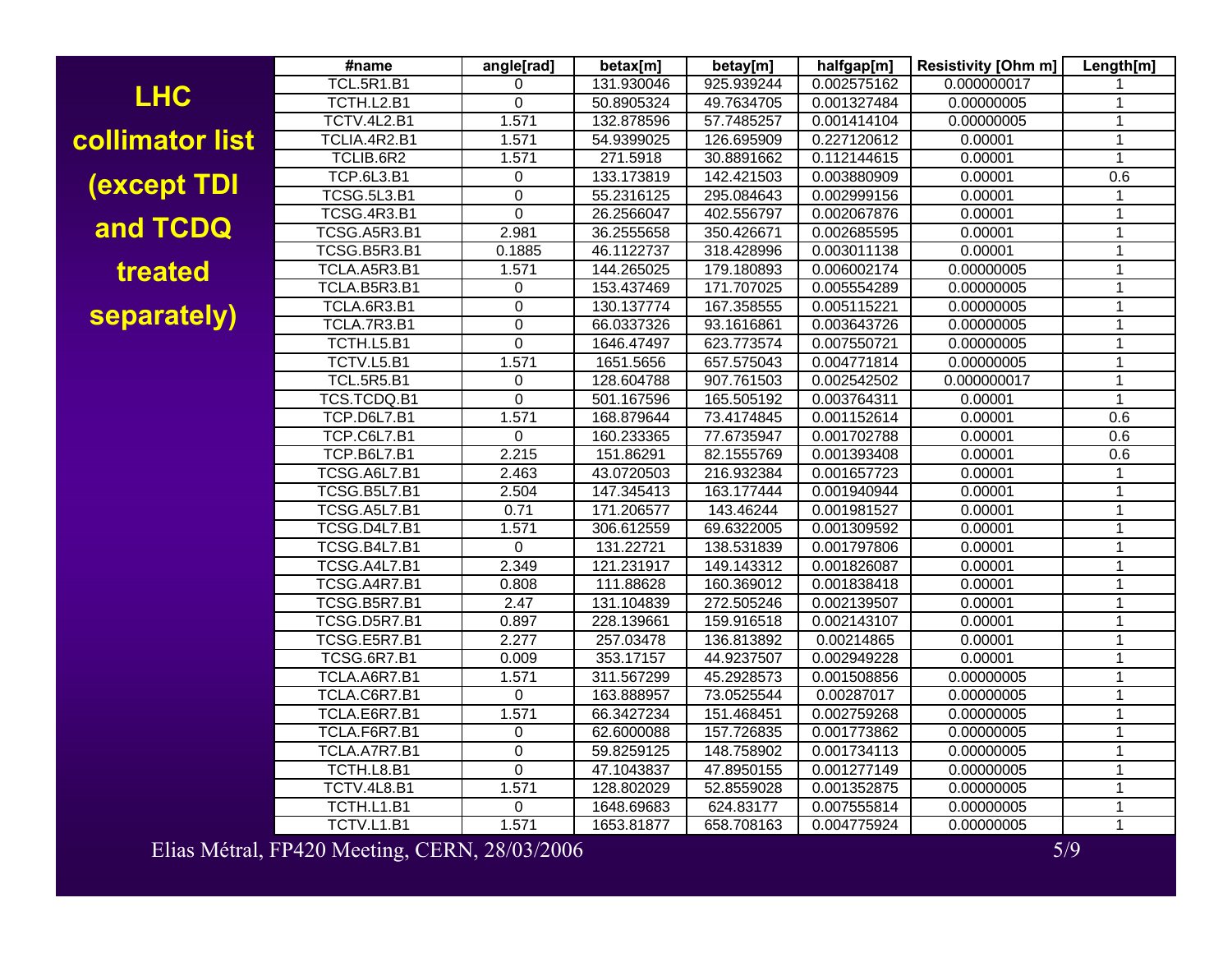#### **HORIZONTAL STABILITY DIAGRAM AT TOP ENERGY**



**The beam is stable if the red dot is below the curves** ⇒ **The beam is unstable and only ~half of the nominal intensity is stable**

Elias Métral, FP420 Meeting, CERN, 28/03/2006 6/9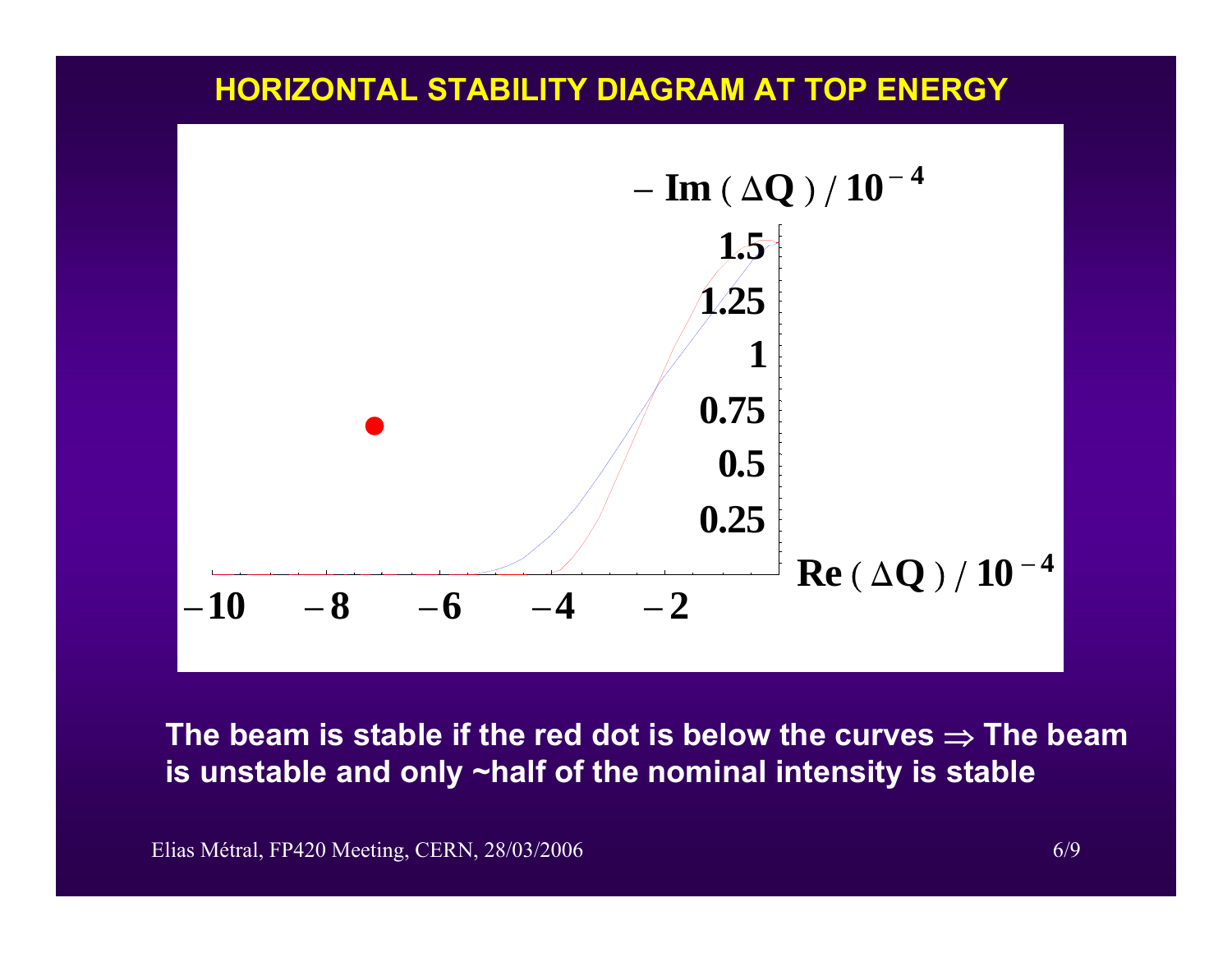### **NUMERICAL APPLICATION FOR THE 1 NUMERICAL APPLICATION FOR THE 1-SIDED FP420 DETECTOR SIDED FP420 DETECTOR**



Elias Métral, FP420 Meeting, CERN, 28/03/2006 7/9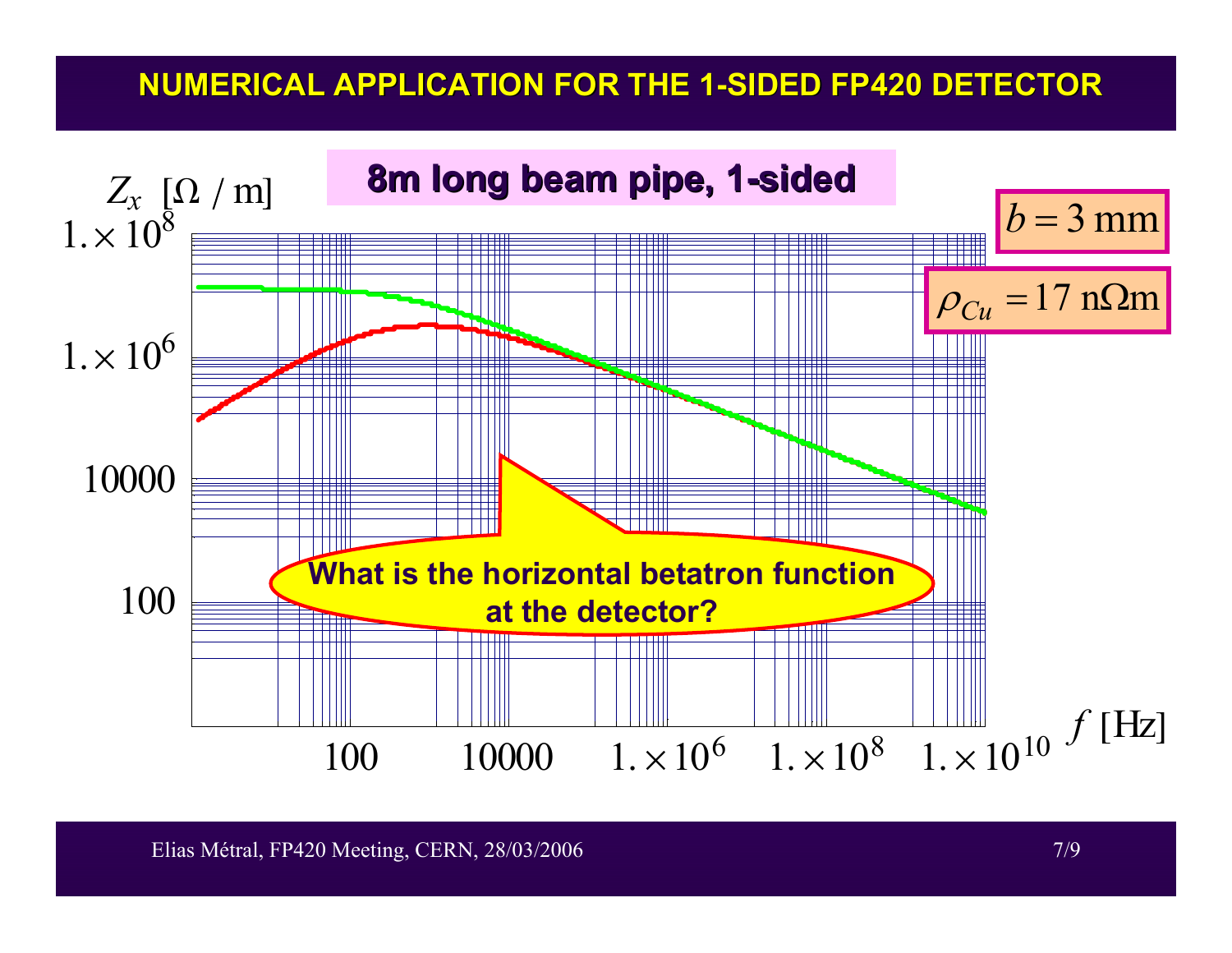### **2) TRAPPED MODES 2) TRAPPED MODES**

THE CASE OF THE TCTV.4L8.B1  $\Rightarrow$  At D1 (the 2 beams **are not separated, i.e. it is a 2-beam pipe)** ⇒ **Currently under design/simulations Currently under design/simulations**



Elias Métral, FP420 Meeting, CERN, 28/03/2006 8/9